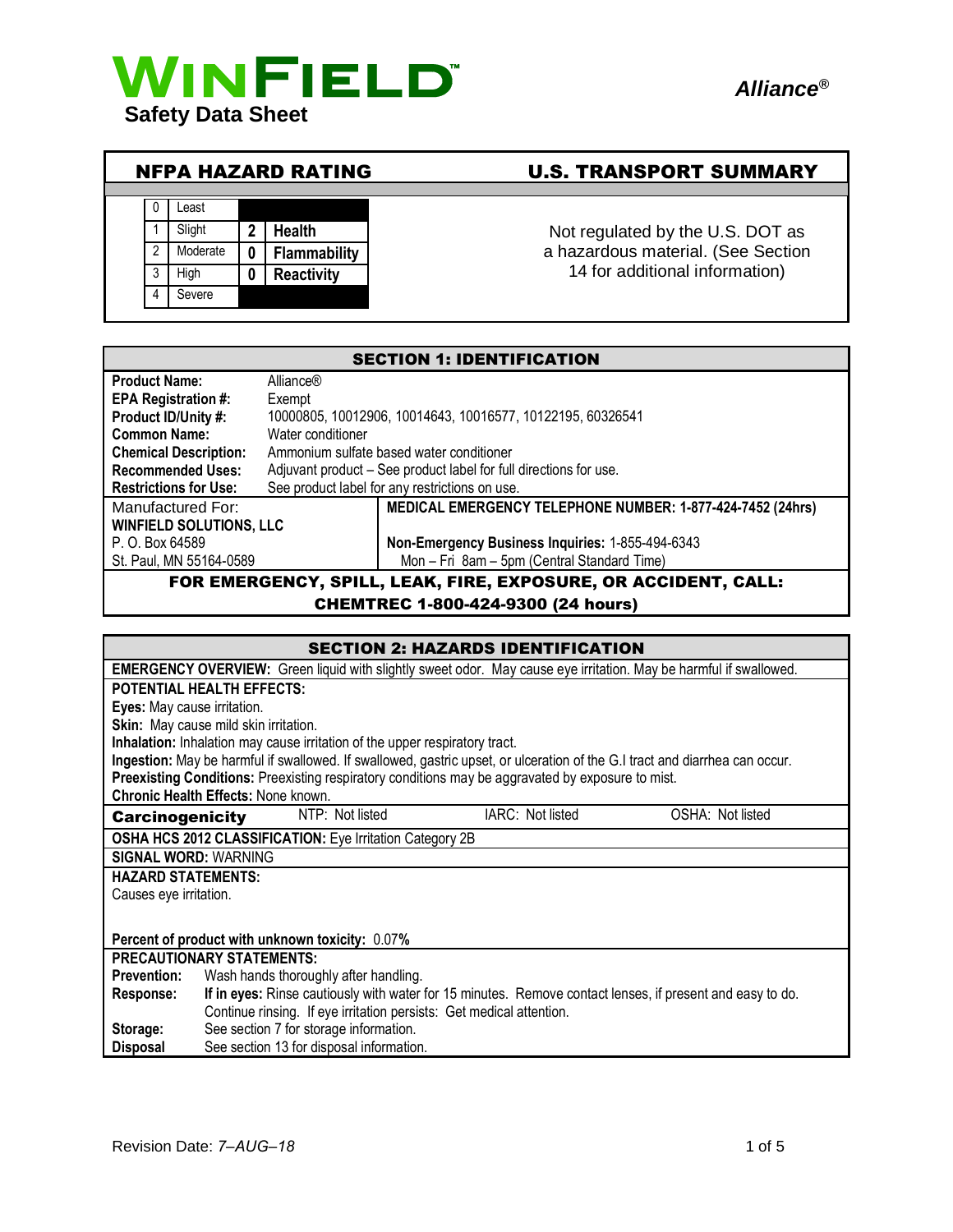# SECTION 3: COMPOSITION/INFORMATION ON INGREDIENTS Ingredient % (wt) CAS Reg. # Ammonium sulfate 32.0 – 36.0% 7783-20-2 \*Ingredients not specifically listed are non-hazardous and are considered to be confidential business information under 29 CFR 1910.1200(i). See Section 8 for exposure limits.

| <b>SECTION 4: FIRST AID MEASURES</b> |                                                                                                                                                                                                                                    |  |  |
|--------------------------------------|------------------------------------------------------------------------------------------------------------------------------------------------------------------------------------------------------------------------------------|--|--|
| <b>Inhalation:</b>                   | Remove person from contaminated area to fresh air and assist breathing as needed. Seek medical attention<br>if irritation occurs.                                                                                                  |  |  |
| <b>Ingestion:</b>                    | Seek medical attention or call a poison control center for treatment advice. Do not induce vomiting unless<br>instructed to do so by a poison control center or doctor. Do not give anything by mouth to an unconscious<br>person. |  |  |
| Eyes:                                | Flush eyes with clean water for at least 15 minutes. Lift eyelids to facilitate irrigation. If present, remove<br>contact lenses after 5 minutes and continue rinsing. Seek medical attention if irritation persists.              |  |  |
| <b>Skin:</b>                         | Remove contaminated clothing and wash before re-using. Flush skin with water and then wash with soap<br>and water. Seek medical attention if irritation persists.                                                                  |  |  |

### SECTION 5: FIRE FIGHTING MEASURES

**Suitable Extinguishing Media:** Use carbon dioxide or dry chemical for small fires and water fog or foam for large fires. **Special Fire Fighting Procedures:** Wear NIOSH/MSHA approved self-contained breathing apparatus and full bunker gear. Dike area to prevent runoff and contamination of water sources. Dispose of fire control water later. Avoid breathing vapors; keep upwind.

**Hazardous Combustion Products:** Ammonia and sulfur trioxide

**Unusual Fire and Explosion Hazards:** This product will produce foam when mixed with water.

#### SECTION 6: ACCIDENTAL RELEASE MEASURES

**Personal Precautions:** Refer to Section 8 for personal protective equipment to be worn during containment and clean-up of a spill involving this product.

**Environmental Precautions:** Prevent the spilled product from reaching public sewers or waterways.

**Methods for Containment:** Contain spilled liquid by diking area with sand or earth.

**Methods for Clean-up:** Cover contained spill with an inert absorbent material such as sand, vermiculite or other appropriate material. Vacuum, scoop or sweep up material and place in a container for disposal. Do not place spilled material back in original container.

**Other Information:** None known

#### SECTION 7: HANDLING AND STORAGE

**Handling:** Ensure adequate ventilation. Immediately clean up spills that occur during handling. Keep containers closed when not in use. Practice good hygiene after using this material, especially before eating, drinking, smoking, using the toilet, or applying cosmetics.

**Storage:** Store in cool, dry area away from children, feed and food products in an area away from incompatible substances. Protect packaging from physical damage. Protect from exposure to fire. Maintain product above minimum storage temperature. **Minimum Storage Temperature:** 40°F

**Other Precautions:** Consult Federal, state and local laws and regulations pertaining to storage.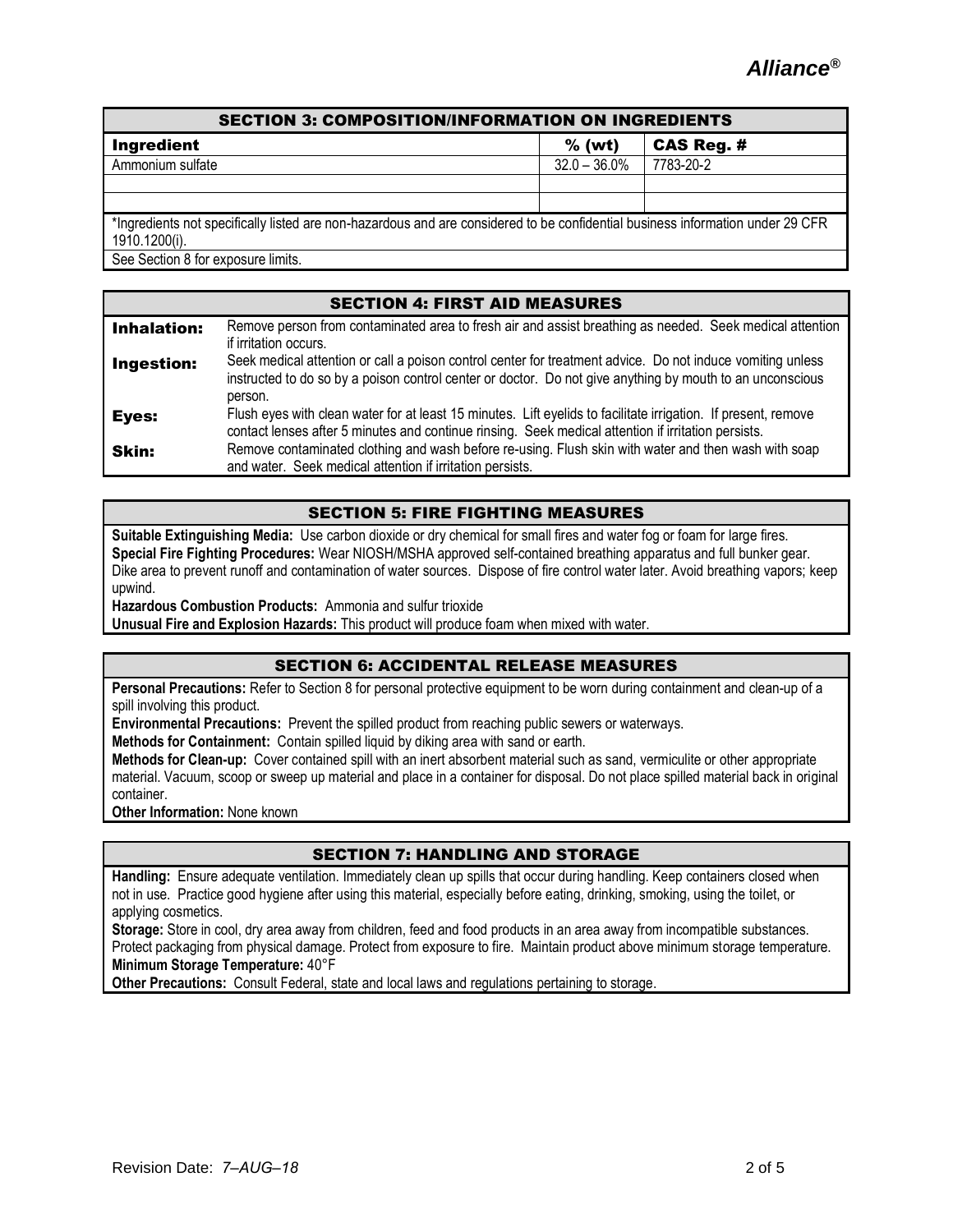| <b>SECTION 8: EXPOSURE CONTROLS/PERSONAL PROTECTION</b>                                                                                                                                                                                                                                                                                                                            |                 |                  |                  |
|------------------------------------------------------------------------------------------------------------------------------------------------------------------------------------------------------------------------------------------------------------------------------------------------------------------------------------------------------------------------------------|-----------------|------------------|------------------|
| <b>Exposure Guidelines</b>                                                                                                                                                                                                                                                                                                                                                         |                 |                  |                  |
| Component:                                                                                                                                                                                                                                                                                                                                                                         | <b>OSHA PEL</b> | <b>ACGIH TLV</b> | <b>NIOSH REL</b> |
| No components have exposure guidelines.                                                                                                                                                                                                                                                                                                                                            |                 |                  |                  |
|                                                                                                                                                                                                                                                                                                                                                                                    |                 |                  |                  |
| Respiratory Protection: For most well-ventilated conditions, no respiratory protection should be needed.                                                                                                                                                                                                                                                                           |                 |                  |                  |
| <b>Engineering Controls:</b><br>Local Exhaust: Provide general or local exhaust ventilation systems to maintain airborne<br>concentrations below OSHA PELs or other specified exposure limits. Local exhaust ventilation is<br>preferred.                                                                                                                                          |                 |                  |                  |
| Protective Gloves: Wear chemically protective gloves to prevent exposure to skin.                                                                                                                                                                                                                                                                                                  |                 |                  |                  |
| Eye Protection: To avoid contact with eyes, wear chemical safety goggles or safety glasses and full face shield. Contact<br>lenses are not protective eye devices. An emergency eyewash or water supply should be readily accessible to the work area.<br>Other Protective Clothing or Equipment: Wear long-sleeve shirt, long pants and shoes plus socks to prevent skin contact. |                 |                  |                  |
| Work/Hygienic Practices: Never eat, drink, nor use tobacco in work areas. Practice good hygiene after using this material,<br>especially before eating, drinking, smoking, using the toilet, or applying cosmetics.                                                                                                                                                                |                 |                  |                  |

| <b>SECTION 9: PHYSICAL AND CHEMICAL PROPERTIES</b> |                                          |                                        |                          |  |
|----------------------------------------------------|------------------------------------------|----------------------------------------|--------------------------|--|
| <b>Physical State:</b>                             | Liauid                                   | Specific Gravity (H <sub>2</sub> O=1): | 1.253                    |  |
| Vapor Pressure (mm Hg):                            | Not determined                           | Density (Ibs/gallon):                  | 10.35 - 10.45 lbs/gallon |  |
| <b>Vapor Density (Air=1):</b>                      | Not determined                           | <b>Melting Point/Freezing Point:</b>   | Not determined           |  |
| Solubility in Water (wt %):                        | Soluble                                  | <b>Boiling Point/Range:</b>            | Not determined           |  |
| Viscosity:                                         | Not determined                           | pH:                                    | 6.3                      |  |
| Appearance and odor:                               | Green liquid with slightly sweet<br>odor | <b>Flash Point:</b>                    | $>200^\circ F$           |  |

#### SECTION 10: STABILITY AND REACTIVITY

**Reactivity:** None known

**Chemical Stability:** This product is stable at ambient temperature and pressure, under normal storage and handling conditions. **Possibility of Hazardous Reactions:** Will not occur

**Conditions to Avoid:** Temperatures below 40°F.

**Incompatible Materials:** Strong oxidizers, bases, chlorates, nitrates

**Hazardous Decomposition Products:** Ammonia and sulfur trioxide

| SECTION 11: TOXICOLOGICAL INFORMATION |  |  |  |  |  |  |
|---------------------------------------|--|--|--|--|--|--|
|---------------------------------------|--|--|--|--|--|--|

| <b>ACUTE TOXICITY</b>                                                       |                                                                                                                             |  |  |
|-----------------------------------------------------------------------------|-----------------------------------------------------------------------------------------------------------------------------|--|--|
| Eye Effects:                                                                | May cause eye irritation (based upon data from a substantially similar product).                                            |  |  |
| <b>Skin Effects:</b>                                                        | May cause mild skin irritation. Estimated LD50 $>$ 3 g/kg                                                                   |  |  |
| <b>Acute Inhalation Effects:</b>                                            | May cause irritation of the upper respiratory tract.                                                                        |  |  |
| <b>Acute Oral Effects:</b>                                                  | Estimated LD50 >4,800 mg/kg                                                                                                 |  |  |
| <b>Specific Target Organ</b>                                                | None known                                                                                                                  |  |  |
| Toxicity:                                                                   |                                                                                                                             |  |  |
| <b>CHRONIC TOXICITY</b>                                                     |                                                                                                                             |  |  |
| <b>Chronic Effects:</b>                                                     | None known                                                                                                                  |  |  |
| Carcinogenicity:                                                            | None known                                                                                                                  |  |  |
| <b>Mutagenicity:</b>                                                        | None known                                                                                                                  |  |  |
| Teratogenicity:                                                             | None known                                                                                                                  |  |  |
| <b>Reproductive Toxicity:</b>                                               | None known                                                                                                                  |  |  |
| <b>POTENTIAL HEALTH EFFECTS:</b>                                            |                                                                                                                             |  |  |
| Eyes: May cause irritation.                                                 |                                                                                                                             |  |  |
| <b>Skin:</b> May cause mild skin irritation.                                |                                                                                                                             |  |  |
| Inhalation: Inhalation may cause irritation of the upper respiratory tract. |                                                                                                                             |  |  |
|                                                                             | Ingestion: May be harmful if swallowed. If swallowed, gastric upset, or ulceration of the G.I tract and diarrhea can occur. |  |  |

#### SECTION 12: ECOLOGICAL INFORMATION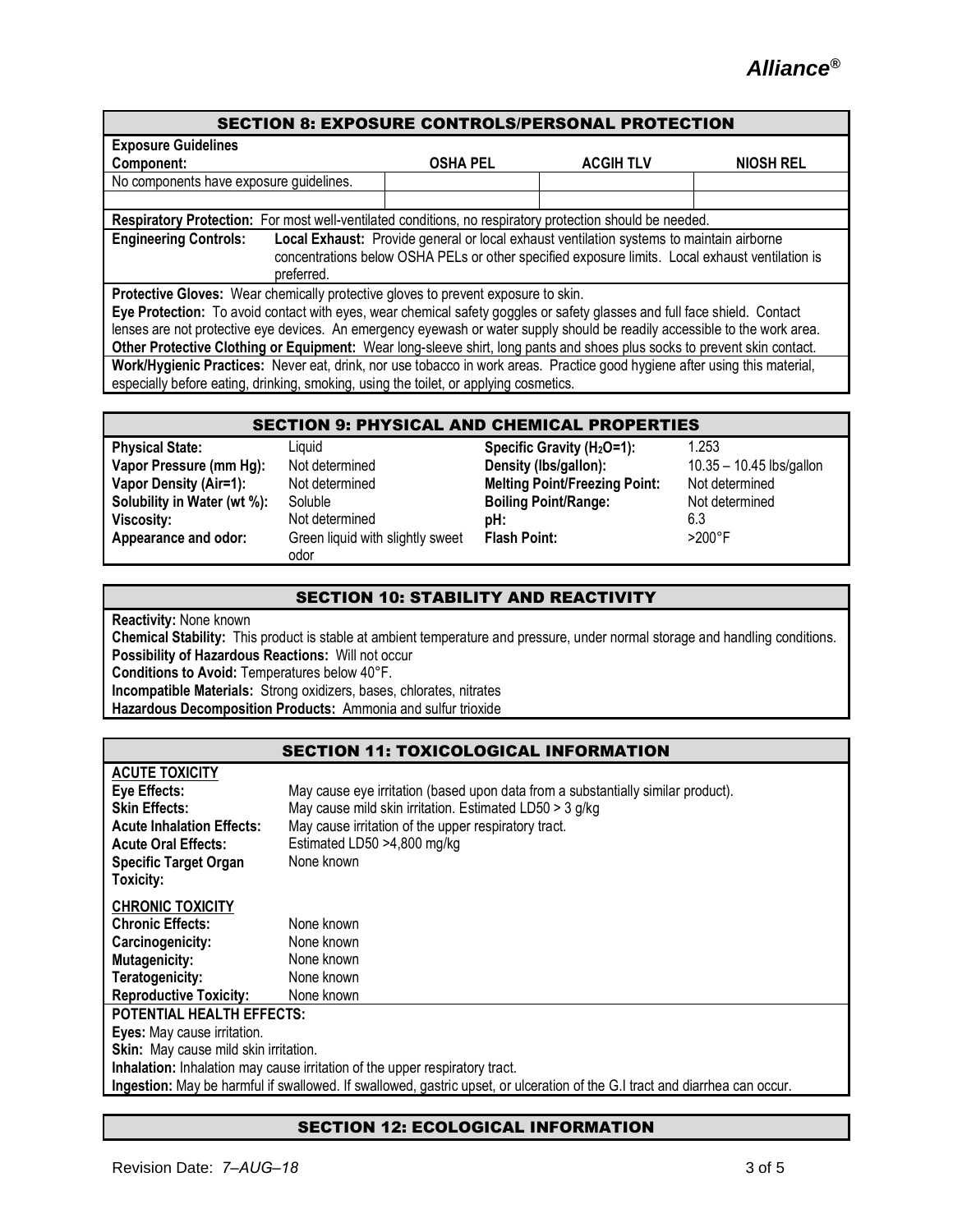|                                             | <b>ENVIRONMENTAL SUMMARY:</b> This product is not anticipated to be harmful in recommended amounts. |
|---------------------------------------------|-----------------------------------------------------------------------------------------------------|
| <b>ECOTOXICITY DATA:</b>                    |                                                                                                     |
| <b>Fish Acute and Prolonged Toxicity:</b>   | Not determined                                                                                      |
| <b>Aquatic Invertebrate Acute Toxicity:</b> | Not determined                                                                                      |
| <b>Aquatic Plant Toxicity:</b>              | Not determined                                                                                      |
| <b>Bird Acute and Prolonged Toxicity:</b>   | Not determined                                                                                      |
| <b>Honeybee Toxicity:</b>                   | Not determined                                                                                      |
| <b>ENVIRONMENTAL EFFECTS:</b>               |                                                                                                     |
| <b>Soil Absorption/Mobility:</b>            | Not determined                                                                                      |
| Persistence and degradability:              | Not determined                                                                                      |
| <b>Bioaccumulative Potential:</b>           | Not determined                                                                                      |
| Other adverse effects:                      | Not determined                                                                                      |

#### SECTION 13: DISPOSAL CONSIDERATIONS

**Waste:** Dispose of in accordance with applicable Federal, state and local laws and regulations. **Container:** Triple rinse and recycle the container or dispose of in accordance with Federal, state and local laws and regulations. **RCRA Characteristics:** It is the responsibility of the individual disposing of this product to determine the RCRA classification and hazard status of the waste.

|  | <b>SECTION 14: TRANSPORT INFORMATION</b> |  |
|--|------------------------------------------|--|
|  |                                          |  |

| DOT:<br>(Ground) | This product is not regulated as a hazardous material by the U.S. Department of Transportation for ground<br>shipment. |
|------------------|------------------------------------------------------------------------------------------------------------------------|
| IMDG:<br>(Sea)   | This product is not regulated as a hazardous material by the IMDG code for shipment by sea.                            |
| IATA:<br>(Air)   | This product is not regulated as a hazardous material by the IATA for air shipment                                     |
| TDG:<br>(Canada) | This product is not regulated as a hazardous material by the TDG for ground shipment.                                  |

#### SECTION 15: REGULATORY INFORMATION

| <b>TSCA Inventory:</b> All components are listed or exempt from listing on the TSCA inventory.<br><b>SARA Title III Information:</b> |           |                                                                                                                        |  |
|--------------------------------------------------------------------------------------------------------------------------------------|-----------|------------------------------------------------------------------------------------------------------------------------|--|
| Section 302 - Extremely hazardous substances: None listed                                                                            |           |                                                                                                                        |  |
| Section 311/312 - Hazard Categories: Immediate (Acute)                                                                               |           |                                                                                                                        |  |
|                                                                                                                                      |           | Section 313 - The following chemicals are subject to the reporting requirements of Section 313 of Title III, Superfund |  |
| Amendments and Reauthorization Act of 1986 and 40 CFR 372:                                                                           |           |                                                                                                                        |  |
| None listed                                                                                                                          |           |                                                                                                                        |  |
| CERCLA - This product contains the following chemicals which have a reportable quantity (RQ) under the Comprehensive                 |           |                                                                                                                        |  |
| Environmental Response, Compensation, and Liability Act (CERCLA):                                                                    |           |                                                                                                                        |  |
| None listed                                                                                                                          |           |                                                                                                                        |  |
|                                                                                                                                      |           |                                                                                                                        |  |
| U.S. State Worker and Community Right-To-Know (RTK) Information (CT, IL, MA, MN, NH, NJ, PA, RI):                                    |           |                                                                                                                        |  |
| <b>Chemical Name</b>                                                                                                                 | CAS#      | State(s)                                                                                                               |  |
| Ammonium sulfate                                                                                                                     | 7783-20-2 | MA, NJ, PA, RI                                                                                                         |  |
|                                                                                                                                      |           |                                                                                                                        |  |
| Canadian Domestic Substances List: All components are listed on the DSL.                                                             |           |                                                                                                                        |  |
| <b>WHMIS Classification: D2B - eye irritation</b>                                                                                    |           |                                                                                                                        |  |
|                                                                                                                                      |           |                                                                                                                        |  |

#### SECTION 16: OTHER

**Disclaimer:** The information presented herein is based on available data from reliable sources and is correct to the best of